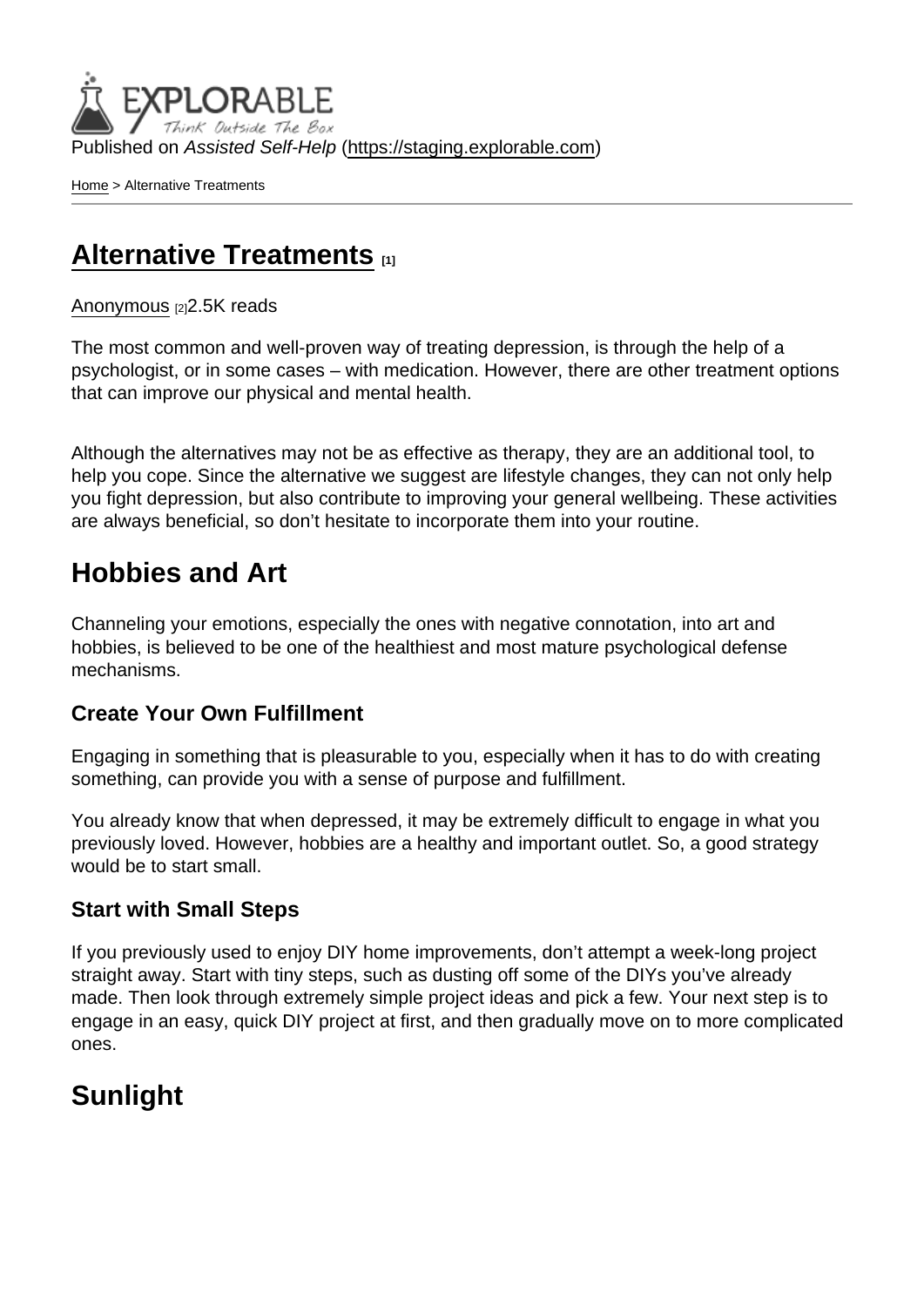You now know about seasonal affective disorder (SAD), also called seasonal depression, and how natural sunlight affects our wellbeing.

Happy Hormones

Natural light can help your body secrete more happiness hormones, it can contribute to an overall feeling of wellbeing, as well as promote physical and mental health.

### **The Soothing Effect of Nature**

Furthermore, spending time in pleasant natural environments, where you are surrounded by greenery and the soft shapes of plants, has a naturally soothing effect.

All of these benefits are certainly worth considering, especially when you are struggling with a mood disorder, such as depression. Try to spend at least 30 minutes per day outdoors.

Even sitting down on the grass or on a bench in the park and observing nature would be extremely helpful.

# **Healthy Food**

Nutrition plays a crucial role in our everyday life, since long-term wellbeing depends largely on consuming a variety of a variety of foods, so that you can provide your body with all the necessary nutrients.

Not only should you make sure you have regular, balanced meals, but it is also important to be watchful of sugar, alcohol, and caffeine consumption.

### **Avoid Processed Foods**

A great way to ensure eating a healthy diet, it to avoid processed foods. These are any foods that have been altered from their natural state. This can include bread, snacks, cereals, microwave meals, cereals, etc. As a rule of thumb, anything that cannot be found in nature, is likely a processed food.

You don't need to cut out processed foods completely, but if you avoid those with added sugar, and substitute them for more fruits and vegetables, your will inevitably boost your overall wellbeing.

### **Be Cautious with Alcohol and Caffeine**

Furthermore, alcohol and caffeine may be used as ways to cope with depression. However, their consumption, especially in excessive amounts, can lead to long-term issues, so make sure you avoid both as much as possible.

Keep in mind that, when it comes to healthy eating, the number one priority is moderation.

**Source URL:** https://staging.explorable.com/en/e/alternative-treatments